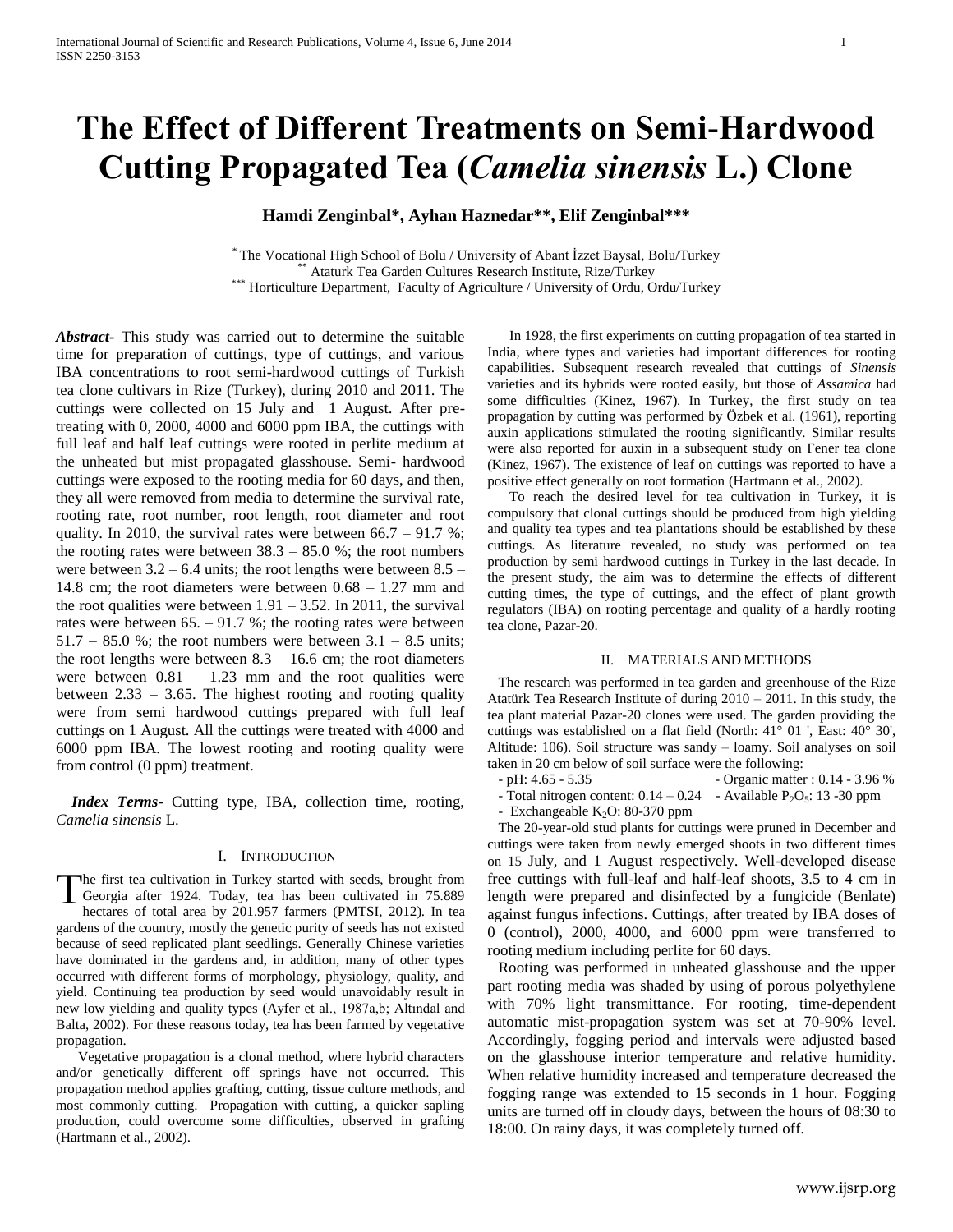At the end of rooting period, survival rate (%), rooting rate (%), root number (quantity), root length (cm), root diameter (mm) and root quality were determined. Experimental design was a randomized complete block design in a split plot arrangement with three replications, each having 20 cuttings. Data expressed as percentage (rooting rate and survival rate) were transformed using the arc-sin√*x* transformation, and statistical analyses of transformed data were done by MSTAT-C pocket program (Russell D. Freed, Crop and Soil Sciences Department, Michigan State University). Duncan's Multiple Range Test was used to indicate the differences between the averages. The differences between the level of significance in evaluating the results were explained at 5% as important and 1% as very important.

#### III. RESULT AND DISCUSSION

 Experiment carried out in the glasshouse where relative humidity (%) and mean temperature ( $\rm ^{o}C$ ) were recorded during July 15 to October 1 in both years (Figure. 1 and 2). As shown in Figure 1, 2 mean daily temperatures varied from  $18.6 \degree C$  to  $29.9$  $\rm{^{\circ}C}$  in 2010 and from 12.9  $\rm{^{\circ}C}$  to 28.6  $\rm{^{\circ}C}$  in 2011. Mean daily relative humidity varied from 61.3 % to 88.3% in 2010 and from 62.3 % to 89.3% in 2011. These temperature and relative humidity values were compatible with those reported previously (TSMS, 2013).



Figure. 1. Changing of mean temperature and relative humidity during the days after cutting (2010)



Figure. 2. Changing of mean temperature and relative humidity during the days after cutting (2011)

Survival ratio (%), rooting ratio (%), and root numbers were given in Table 1. According to these data tea cuttings had a significance effect (5%) on the survival rate in 2010, cutting time and a triple interaction. The cutting times and IBA applications had a significance (1%) effect in 2011. Other applications had insignificant effect. The survival rate varied from 66.7% to 91.7 % in 2010 and from 65.0% to 91.7% in 2011. The best results for cutting time were once in every two years (82.3%, 81.3% respectively), on July 15; for type of cuttings full leaf cuttings in 2010 (79.6%), half leaf cuttings in 2011 (79.4%); 6000 ppm IBA applications for the first year (85.1%), second year in a 4000 ppm (87.5%). The rooting rate was very significant applications of IBA (every two years), cutting time and cutting time x IBA applications (in 2011) important effect. Rooting rate varied from 85.0% to 38.3% in 2010 and from 51.7% and 85.0% in 2011. The best results were obtained for the cuttings on 15 July on the full leaf leaved 4000-6000 ppm IBA treatment. The control group had the lowest results for cuttings. When looked at the impact on the root number of applications in 2010, cutting time, type of cutting, and IBA applications had a significant effect. In 2011, the IBA applications and cutting time had a significant effect. The number of root varied from 3.2 to 6.4 units in 2010 and from 3.1 to 8.5 units in 2011. The best results in 2010 and 2011 (6.4 units and 8.5 units, respectively) taken on August 1 and 6000 ppm IBA treatment based on the full leaf cuttings were prepared.

The results of the most improved root length (cm), the diameter (mm) and the root quality (0-4 points) were in Table 2. Based on these results over, the improved root length in 2010, IBA applications significant, type of cutting was very significant; in 2011, the cutting time is significant, cutting type and doses of IBA were very significant impacts. The root lengths varied from 8.5 to 14.8 cm in 2010 and from 8.3 to 16.6 cm in 2011. The best results (14.8 cm and 16.6 cm respectively) were taken from the full leaf cuttings prepared on August 1, in 2010 4000 ppm, in 2011 6000 ppm IBA application. On the root diameter in 2010, cutting time, the cutting type and IBA applications were very important; in 2011, only application of IBA was very significant. The root diameters varied from 0.81 mm to 1.27 mm in 2010 and from 0.81 mm to 1.23 mm in 2011. The best results (1.27 mm and 1.23 mm respectively), taken on August 1 prepared the full leaf cuttings; in 2010 0 ppm (control), in 2011 4000 ppm IBA has been application. Analyzed data on the root quality in 2010, the cutting type and cutting time x cutting type x IBA application is important, IBA application is very important; in 2011, the IBA application was very significant, cutting time x cutting type x IBA application was significant. The quality of the root varied from 1.91 to 3.52 in 2010; from 2.33 to 3.65 in 2011. Every two years, the best result (3.52 and 3.65) was prepared on August 1 and 6000 ppm IBA treatment on the full leaf cutting has been made.

As a result of all these findings, among all parameters the best cutting type was full leaf cutting, 4000 and 6000 ppm IBA was the most appropriate dose. Survival and rooting rate parameters on July 15 was the most suitable time for cutting time, for the other parameters August 1 was determined. As a result, applications of IBA increased rooting. Indeed, Weaver (1972) stated that growth regulators changed the number and the type of root and IBA was a manufacturer of the strong fringe root. Khan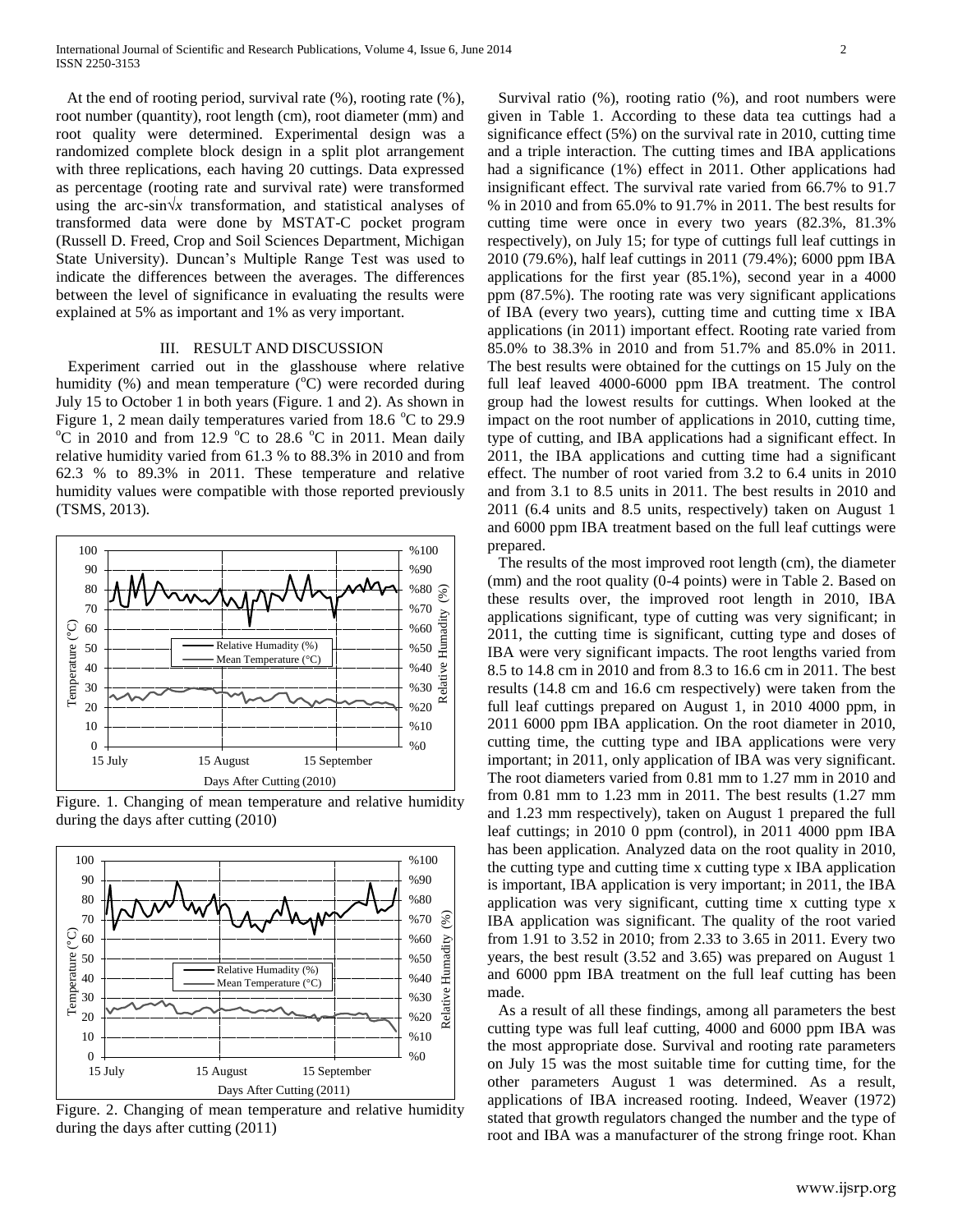et al. (1991) and Gyana (2006) also reported that treating cuttings with auxins (IBA) increased the percentage of rooting, root initiation, root number and as well as uniformity of roots in *Camelia sinensis*. Researchers, who studied the cutting reproduction of tea (Özbek et al., 1961; Ayfer et al., 1987a) obtained similar results. In terms of cutting time, rooting was better on 1 August. Kinez (1967), in a tea propagation study by cutting in Rize, cuttings taken in the beginning and in the middle of August resulted in higher results. Eliadze et al. (1978), tea cuttings taken during June to October, and vitality and rooting rate of cuttings increased from June to August, and then decreased. Also Gabrichidze et al. (1976) in their study cutting taken in April, August and October. The cuttings taken in August compared with April, October due to the low N and high sugar levels in August described as were the best cutting time in terms of rooting and root number. In terms of type of cutting to the fullleaf cutting had better results than a half-leaf cuttings. In cutting the leaves and buds, prepared had a positive effect on the number of root and root formation, Hartmann et al. (2002), the presence of leaf cuttings physiological and morphological report of activities carried out more quickly.

This study was conducted with for standard varieties, which is an important step to increase the yield and quality in this study for the production of seedlings, propagated the possibilities of usage tea cutting; cutting time, cutting type and different applications of growth regulators effects on rooting percentage and root quality were determined. As a result of this study, rooting of Pazar-20 Turkish tea clones cuttings for rooting in order to ensure a successful, good selection of cuttings and appropriate conditions must necessary. Therefore misting and shading systems unit cutting should be rooting under system with. In addition, tea cuttings on August 1, as a single full leaf should be prepared and 4000 - 6000 ppm IBA should be applied. Perlite is used then as the rooting medium.

### AUTHORS

**First Author:** Hamdi Zenginbal, The Vocational High School of Bolu, University of Abant İzzet Baysal, Bolu.Turkey. hzenginbal@gmail.com **Second Author:** Ayhan Haznedar, Ataturk Tea Garden Cultures Research Institute, Rize, Turkey. ayhan.haznedar@hotmail.com **Third Author:** Elif Zenginbal, Horticulture Department, Faculty of Agriculture, University of Ordu, Ordu, Turkey. elifzenginbal\_91@hotmail.com

**Correspondence Author** - Hamdi Zenginbal, hzenginbal@gmail.com hzenginbal@ibu.edu.tr Fax: +90-374-2701459 Tel: +90-374-2541000 / 4406

#### **REFERENCES**

- [1] Altındal, E. and Balta, F. 2002. Comporasion of rooting capabilities of Turkish tea clones. Turk J. of Agri. and Fors., 26: 195-201.
- [2] Ayfer, M., Çelik, M., Çelik, H., Erden, M., Tutgaç, T. and Mahmutoğlu, H. 1987a. The Effects of different systems and substrates on the rooting of tea cuttings. International Tea Symposium, Rize, 1987, p. 16-25.
- [3] Ayfer, M., Çelik, M., Çelik, H., Vanlı, H., Tutgaç, T., Turna, T. and Dumanoğlu, H. 1987b. The effect of shading materials, collection time and type of cutting on the rooting of tea cuttings. International Tea Symposium, Rize, 1987, p. 26-34.
- [4] Eliadze, A.D. and Gorgoshidze, G.M. 1978. Some aspects of the productivity of tea clone Anaseuli-1 mother plants and the rooting of cuttings. (Hort. Abstr., 48(3):3126; 1978).
- [5] Gabrichidze, Z., Bkanidze, M. and Demetradze, M.P. 1976. The effect of total nitrogen and soluble sugar contents in the shoots of tea clone Anaseuli-1 on the rooting of cuttings. (Hort. Abstr. 46(7):7552; 1976).
- [6] Gyana, R.R. 2006. Effect of auxins on adventitious root development from single node cuttings of Camelia sinensis (L.) Kuntze and associated biochemical changes. Plant Growth Regulation, 48: 111-117.
- [7] Hartmann H.T., D.E. Kester, Davies, F.T.JR. and Geneve, L.R. 2002. Plant Propagation: Principles and Practices. Seventh Edition. Regents / Prentice-Hall, Englewood Cliffs, NJ.
- [8] Khan, A. R., Ahmud, N and Hamid, F.S. 1991. Effect of growth regulating substances on the rooting of tea camellia sinensis l. cutting. Sarhad J. of Agr., 7(2): 1-5.
- [9] Kinez, M. 1967. Tea Cultivation. Ministry of Agriculture, General Directorate of Agricultural Affairs, Ankara.
- [10] Özbek, S., Özsan, M. and Yılmaz, M. 1961. The effect of various hormones on rooting tea cuttings. University of Ankara, Yearbook of the Faculty of Agr., 11(2): 175-204.
- [11] PMTSI. 2012. Republic of Turkey, Prime Ministry Turkish Statistical Institute, <http://tuikapp.tuik.gov.tr/bitkiselapp/bitkisel.zul>
- [12] TSMS. 2013. Turkish State Meteorological Service, <http://www.mgm.gov.tr/veridegerlendirme/il-ve-ilceleristatistik.aspx?m=RIZE**>**
- [13] Weaver R.J. 1972. Plant Growth Substances in Agriculture. W.H. Freeman and Company, San Frasisco.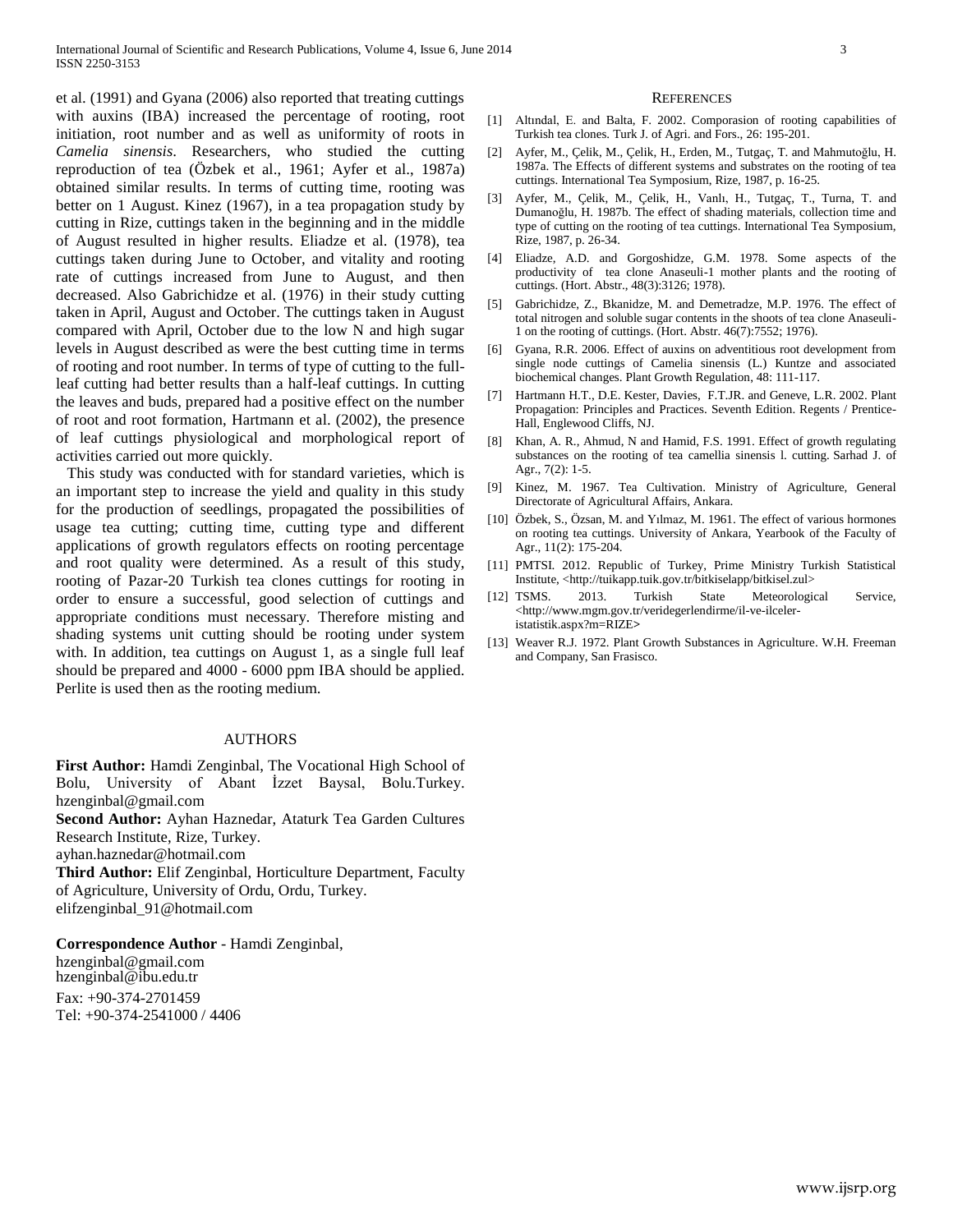| Table 1. Effect of tea cutting of different collection time, type of cutting and IBA dozes cutting survival rate (%), rooting rate (%) and root number (unit/cutting) |  |  |  |  |
|-----------------------------------------------------------------------------------------------------------------------------------------------------------------------|--|--|--|--|
|-----------------------------------------------------------------------------------------------------------------------------------------------------------------------|--|--|--|--|

| Year                     | Collection<br>Time              | Type of<br>Cutting | Survival Rate (%)                                        |           |         |         |                                                                    |                  |                          | Rooting Rate (%)               |        |                         | Root Number (unit / cutting)   |                                                                          |        |       |          |  |
|--------------------------|---------------------------------|--------------------|----------------------------------------------------------|-----------|---------|---------|--------------------------------------------------------------------|------------------|--------------------------|--------------------------------|--------|-------------------------|--------------------------------|--------------------------------------------------------------------------|--------|-------|----------|--|
|                          |                                 |                    | <b>IBA Hormone Doses (ppm)</b>                           |           |         |         |                                                                    |                  |                          | <b>IBA Hormone Doses (ppm)</b> |        |                         | <b>IBA Hormone Doses (ppm)</b> |                                                                          |        |       |          |  |
|                          |                                 |                    | $\overline{0}$                                           | 2000      | 4000    | 6000    | Ortalama                                                           | $\boldsymbol{0}$ | 2000                     | 4000                           | 6000   | Ortalama 0              |                                | 2000                                                                     | 4000   | 6000  | Ortalama |  |
| 2010                     | 15 July                         | Half-Leaf          | 91.7 a                                                   | 66.7 b    | 86.7 ab | 80.0 ab | 81.3                                                               | 70.0             | 45.0                     | 80.0                           | 70.0   | 66.3                    | 3.5                            | 3.9                                                                      | 4.0    | 3.5   | 3.7      |  |
|                          |                                 | Full - Leaf        | 81.7 ab                                                  | 86.7 a    | 73.3 ab | 91.7 a  | 83.4                                                               | 48.3             | 71.7                     | 61.7                           | 85.0   | 66.7                    | 3.2                            | 5.0                                                                      | 5.8    | 6.1   | 5.0      |  |
|                          |                                 | Mean               | 86.7                                                     | 76.7      | 80.0    | 85.9    | $82.3 a*$                                                          | 59.2             | 58.4                     | 70.9                           | 77.5   | 66.5                    | 3.4                            | 4.5                                                                      | 4.9    | 4.8   | 4.4 b**  |  |
|                          | 1 August                        | Half - Leaf        | 66.7 <sub>b</sub>                                        | $70.0$ ab | 70.0ab  | 91.7 a  | 74.6                                                               | 40.0             | 50.0                     | 63.3                           | 83.3   | 59.2                    | 4.2                            | 3.4                                                                      | 4.8    | 5.1   | 4.4      |  |
|                          |                                 | Full – Leaf        | 73.3 ab                                                  | 73.3 ab   | 80.0ab  | 76.7 ab | 75.8                                                               | 38.3             | 58.3                     | 76.7                           | 76.7   | 62.5                    | 5.0                            | 5.4                                                                      | 5.9    | 6.4   | 5.7      |  |
|                          |                                 | Mean               | 70.0                                                     | 71.7      | 75.0    | 84.2    | 75.2 b*                                                            | 39.2             | 54.2                     | 70.0                           | 80.0   | 60.9                    | 4.6                            | 4.4                                                                      | 5.4    | 5.8   | $5.1a**$ |  |
|                          | <b>Overall Mean Half - Leaf</b> |                    | 79.2                                                     | 68.4      | 78.4    | 85.9    | 78.0                                                               | 55.0             | 47.5                     | 71.7                           | 76.7   | 62.7                    | 3.9c                           | 3.6c                                                                     | 4.4c   | 4.4c  | 4.1 b**  |  |
|                          | Overall Mean Full - Leaf        |                    | 77.5                                                     | 80.0      | 76.7    | 84.2    | 79.6                                                               | 43.3             | 65.0                     | 69.2                           | 80.9   | 64.6                    | 4.1 c                          | 5.2 <sub>b</sub>                                                         | 5.9 ab | 6.2a  | 5.3 a**  |  |
|                          | Overall Mean IBA                |                    | 78.4                                                     | 74.2      | 77.6    | 85.1    | 78.8                                                               | 49.2 c           | 56.3 bc                  | $70.5$ ab                      | 78.8 a | 63.7                    | 3.9c                           | 4.4 bc                                                                   | 5.2 ab | 5.3 a | 4.7      |  |
|                          |                                 |                    | $LSD5%$ (Collection time x Type of Cutting x IBA): 14.57 |           |         |         |                                                                    |                  | $LSD_{1\%}$ (IBA): 10.27 |                                |        |                         |                                | $LSD_{1\%}$ (IBA): 0.73, LSD <sub>5%</sub> (Type of Cutting x IBA): 0.76 |        |       |          |  |
| 2011                     | 15 July                         | Half-Leaf          | 71.7                                                     | 76.7      | 91.7    | 86.7    | 81.7                                                               | 56.7             | 68.3                     | 85.0                           | 81.7   | 72.9                    | 3.1                            | 5.8                                                                      | 7.7    | 8.1   | 6.2      |  |
|                          |                                 | Full - Leaf        | 68.3                                                     | 75.0      | 90.0    | 90.0    | 80.8                                                               | 51.7             | 70.0                     | 83.3                           | 85.0   | 72.5                    | 3.3                            | 6.2                                                                      | 7.9    | 8.2   | 6.4      |  |
|                          |                                 | Mean               | 70.0                                                     | 75.9      | 90.9    | 88.4    | $81.3 a**$                                                         | 54.2 d           | 69.2 c                   | 84.2 a                         | 83.4 a | 72.7 a*                 | 3.2                            | 6.0                                                                      | 7.8    | 8.1   | $6.3a*$  |  |
|                          | 1 August                        | Half-Leaf          | 65.0                                                     | 71.7      | 85.0    | 86.7    | 77.1                                                               | 53.3             | 63.3                     | 76.7                           | 78.3   | 67.9                    | 3.3                            | 6.0                                                                      | 7.6    | 7.9   | 6.2      |  |
|                          |                                 | Full - Leaf        | 66.7                                                     | 70.0      | 83.3    | 85.0    | 76.3                                                               | 51.7             | 70.0                     | 78.3                           | 75.0   | 68.8                    | 3.4                            | 6.2                                                                      | 8.4    | 8.5   | 6.5      |  |
|                          |                                 | Mean               | 65.9                                                     | 70.9      | 84.2    | 85.9    | 76.7 b**                                                           | 52.5 d           | 66.7 c                   | 77.5 b                         | 76.7 b | 68.3 b*                 | 3.4                            | 6.1                                                                      | 7.8    | 8.2   | $6.4 b*$ |  |
|                          | <b>Overall Mean Half - Leaf</b> |                    | 68.4                                                     | 74.2      | 88.4    | 86.7    | 79.4                                                               | 55.0             | 65.8                     | 80.8                           | 80.0   | 70.4                    | 3.2                            | 5.8                                                                      | 7.6    | 8.0   | 6.2      |  |
| Overall Mean Full - Leaf |                                 | 67.5               | 72.5                                                     | 86.7      | 87.5    | 78.6    | 51.7                                                               | 70.0             | 80.8                     | 80.0                           | 70.6   | 3.3                     | 6.2                            | 8.0                                                                      | 8.3    | 6.5   |          |  |
|                          | <b>Overall Mean IBA</b>         |                    | 68.0 c                                                   | 73.4 b    | 87.5 a  | 87.1 a  | 79.0                                                               | 53.4 c           | 67.9 b                   | 80.8 a                         | 80.0 a | 70.5                    | 3.3c                           | 6.0 <sub>b</sub>                                                         | 7.8 a  | 8.2 a | 6.4      |  |
|                          | $LSD_{1\%}$ (IBA): 1.66         |                    |                                                          |           |         |         | $LSD_{1\%}$ (IBA): 2.31, $LSD_{5\%}$ (Collection time x IBA): 3.43 |                  |                          |                                |        | $LSD_{1\%}$ (IBA): 0.46 |                                |                                                                          |        |       |          |  |

\* Values not associated with the same letter are significantly different (P<.005) \*\* Values not associated with the same letter are significantly different (P<.001)